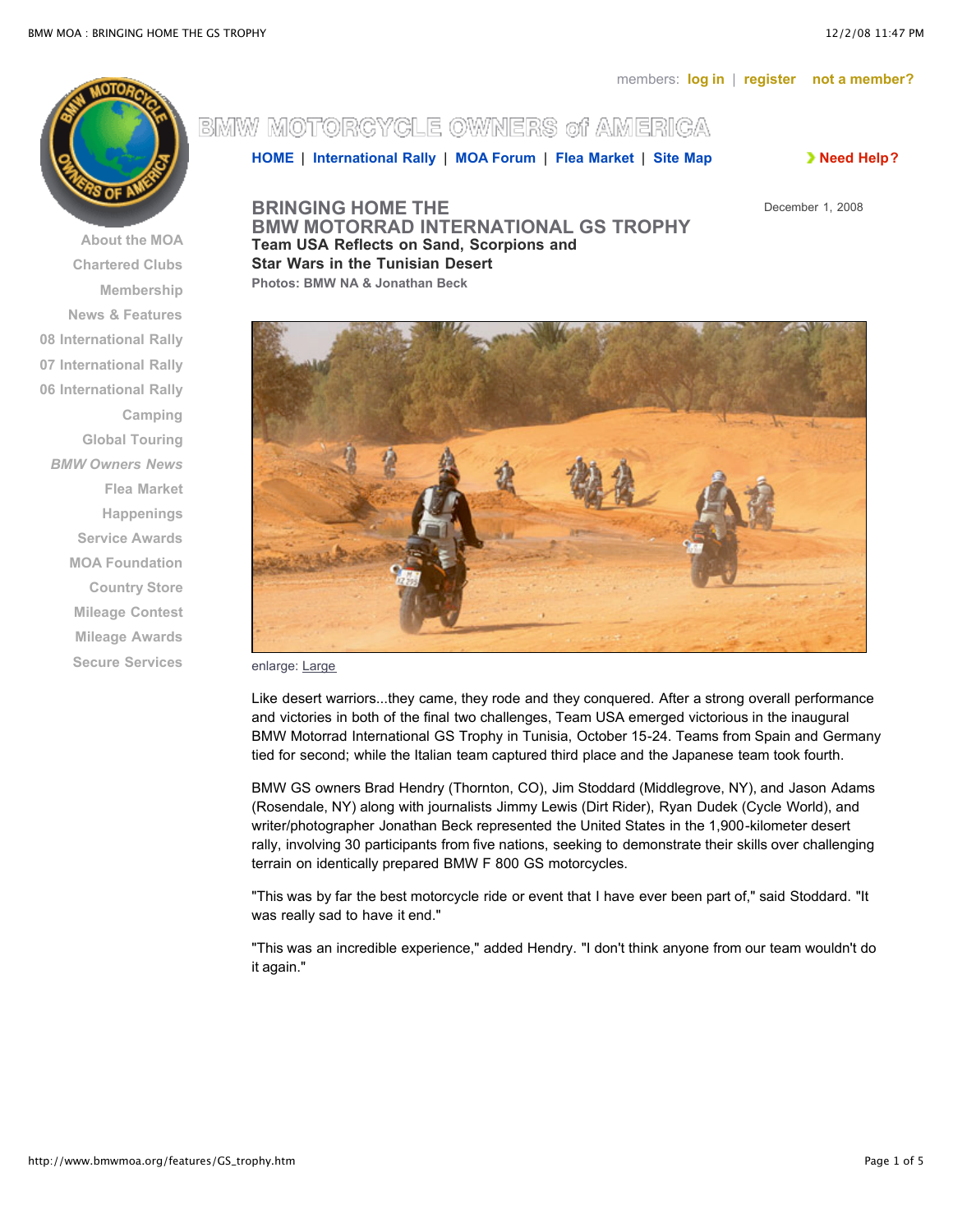"I am terrifically proud to have been chosen and to have done this," commented Adams. "I was a BMW fan before; that's obvious! But an allexpense paid trip to ride my butt off on these excellent bikes is almost too much!"

The ambitious enduro amateurs from the USA, Germany, Italy, Japan, and Spain qualified for the first international GS Trophy just weeks in advance in independently organized national challenges. In the U.S., the "Tunisia Three" were selected after a day of "Survivor-Style" motorcycle competition



enlarge: [Medium](http://www.bmwmoa.org/features/GS_trophy/GS-trophy-pic-3_md.jpg) | [Large](http://www.bmwmoa.org/features/GS_trophy/GS-trophy-pic-3_lg.jpg)

at the BMW Performance Center, in Spartanburg, SC, on August 28.

A total of 14 media representatives from the participating countries accompanied the national teams, riding and competing alongside the GS owners to obtain an up-close and personal experience with the event. The premier tour, organized by BMW Motorrad, began in Milan, where teams assembled and rode to Genoa and then travelled by ship to Tunis. In North Africa, the riders set out on a long circuit from Kairouan via Ksar Ghilane, Tembain, Zaafrane and Port el Kantaoui and back to Tunis. From there, the GS Trophy returned to Genoa by sea and back to the starting point in Milan.

BMW Motorrad provided each rider with an equipment bag, tent, sleeping bag, camping mat, headlamp, hydration pack, compass and Rallye Pro Suit. Competitors were asked to bring helmets, gloves, boots, goggles, sport shoes, tracksuit, fleece jacket, swim suits, sandals, suntan lotion, sunglasses, energy bars and mineral drinks, camping utensils, travel pillow, towels and personal hygiene items.

In a series of six challenges in Tunisia, the teams not only had to tackle orienteering tasks but also had to cope with massive sand dunes.



enlarge: [Medium](http://www.bmwmoa.org/features/GS_trophy/GS-trophy-pic-1_md.jpg) | [Large](http://www.bmwmoa.org/features/GS_trophy/GS-trophy-pic-1_lg.jpg)

"The dunes proved to be a filter of riding ability," observed Beck. "Attrition on other teams was mainly due to fatigue from riding in the sand and dropping bikes. It was amazing to watch the ease with which Jimmy rode through the sand."

"The hardest moments were the first day of hard sand, in and before Tsar Guilane when I was cramping up and learning the hard way," commented Adams. "I was worried that I was going to let my team down." "Sand is easy as soon as you relax," remarked Lewis. "Just ask Jason. Relaxing is hard. Just ask Jason. He is actually a really good sand rider now."

Asked if there were any particularly challenging moments when they were ready to throw in the towel, Hendry responded, "The toughest moment was actually the day on the beach coming back. I didn't sleep well, and helped as

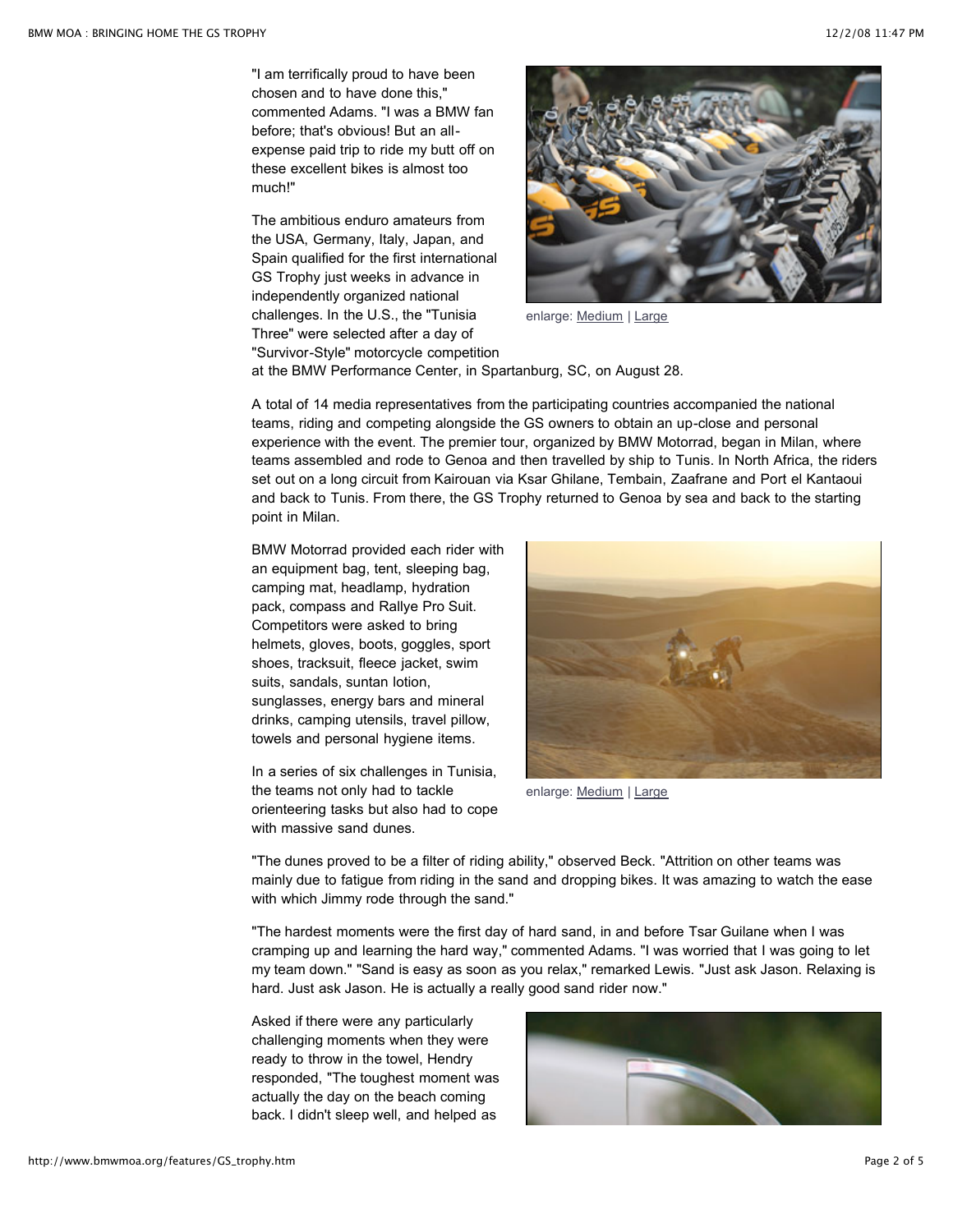many riders as I could, and completely wore myself out. Even the sweep riders rode past the last fallen guys, so I ended up picking up everyone at the back and getting pretty tired. I never felt like throwing in the towel, though. Hell, the journey through the swamp in SC was tougher!"

Team USA members all responded with similar observations when asked to reveal the key to their success. "At no time did anyone on our team become injured," said Stoddard. "Our motto was to ride today so we can ride tomorrow."

"Since we had to finish each challenge as a team, we rode slow and methodically," observed Beck. "We allowed riders to take off individually to avoid clogged air filters. We also rode the bikes within their design limits and didn't push too hard. As a result, we had no mechanical problems and no attrition. In fact, members of the Spanish team commented that we were going so slow, yet we were going to win!"



"The taste of victory was addicting and our teamwork was really strong too,"

enlarge: [Medium](http://www.bmwmoa.org/features/GS_trophy/GS-trophy-pic-4_md.jpg) | [Large](http://www.bmwmoa.org/features/GS_trophy/GS-trophy-pic-4_lg.jpg)

added Lewis. "We were successful mostly because we rode during the day within our means and the capabilities of the bike, not using up a lot of energy and not breaking stuff or hurting our bodies."

The rally entourage, which included 35 BMW motorcycles and several support vehicles, drew the attention of local Tunisians wherever it went. The event gave the participants an opportunity to absorb the local culture as well as make new friends.

"It afforded us time to absorb the area, the culture, tour towns, and see the architecture," commented Beck. "One of my most memorable experiences was having tea and discussing politics with Ryan Dudek and a local Berber in the middle of the Sahara."

What were the best moments of the trip for Team USA? "Meeting the other teams. Viva Espana!," said Hendry, "and pulling countless wheelies including a tandem standup with Jimmy past a grinning police officer. Classic!"

"The best moments of the trip for me were the two nights that we camped in the dunes," recalled Stoddard. "The riding every day was a challenge once we arrived in the desert, but thanks to the camaraderie of our team we were able to learn from the more experienced riders and make every day enjoyable."



enlarge: [Medium](http://www.bmwmoa.org/features/GS_trophy/GS-trophy-pic-5_md.jpg) | [Large](http://www.bmwmoa.org/features/GS_trophy/GS-trophy-pic-5_lg.jpg)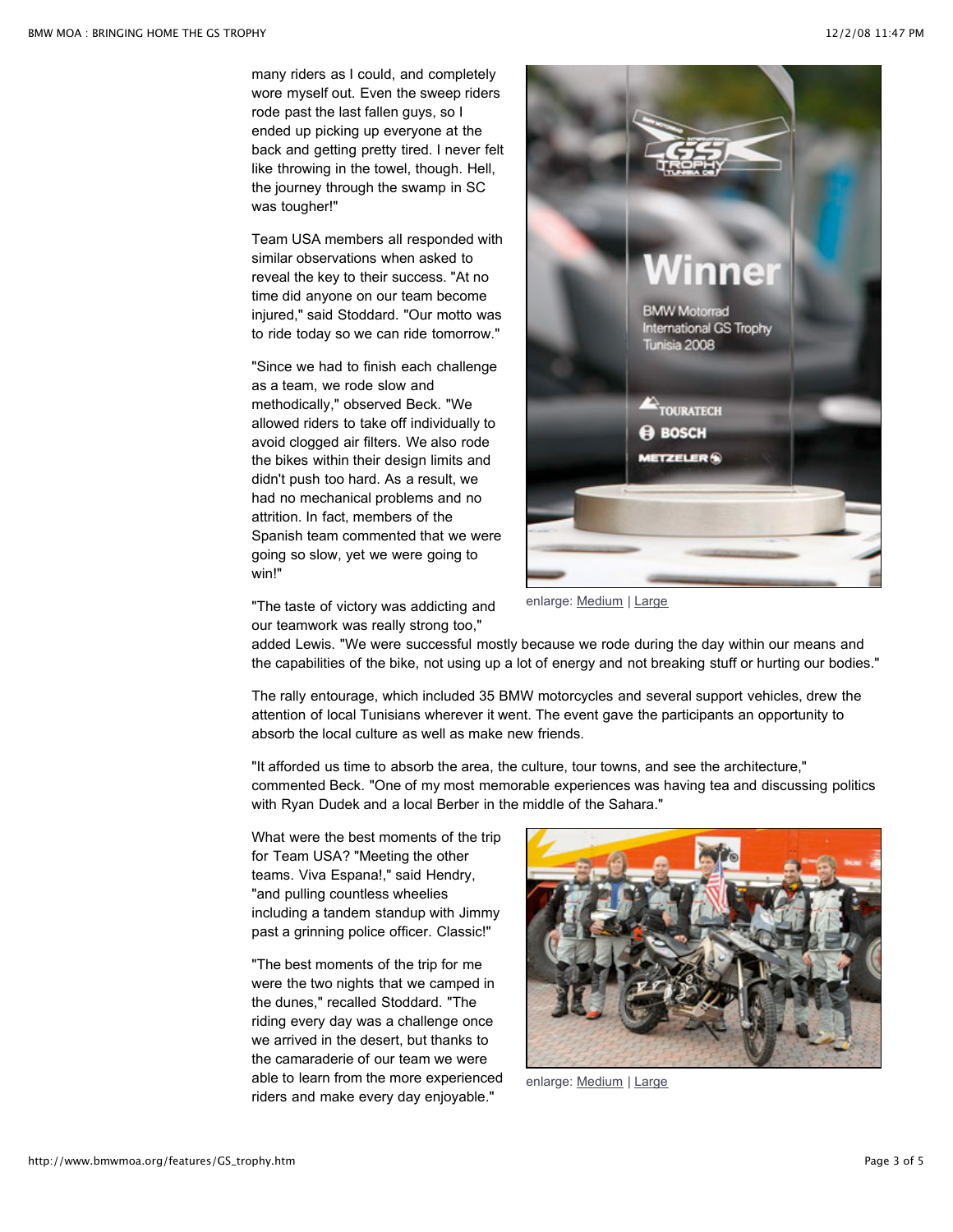"Visiting the Star Wars movie set was like being in a time warp," said Beck. "I had seen photos of the set when I was younger and it was just like I imagined it to be, right in the middle of the desert."

"At night, the stars were amazing, Beck added. "Jason was a bit of an astronomer and taught us about the constellations. It was like being in a million acre planetarium."

Any advice for next year's aspiring GS Trophy participants? "Training is important, and we showed that," remarked Hendry. "We were all fit and attrition never stepped into our game." "Get in shape and practice," advised Stoddard. "Take your GS into places that you believe you cannot achieve and overcome that obstacle. Find riding partners that have the motivation even if they are not as capable of a rider as you think you are and practice together as a team."

"Shelve your ego, and be prepared for anything and everything," suggested Adams. "Maintain a positive attitude no matter what. Maintain a situational awareness. Get as fit as possible beforehand, and save as much energy during the day as possible. Don't crash hard. Listen well to your fellows. In the desert, drink more water than you think you need, and eat a lot of salt. If you don't have to pee all the time, you are not drinking enough."

"Do a lot of cardio training and practice riding and running in the sand," said Beck.



enlarge: [Medium](http://www.bmwmoa.org/features/GS_trophy/GS-trophy-pic-6_md.jpg) | [Large](http://www.bmwmoa.org/features/GS_trophy/GS-trophy-pic-6_lg.jpg)

Team USA members were asked whether they encountered any scorpions during the adventure.

"I saw three, and it was incredible to see their little tracks around the camp each morning," recalled Hendry. "We were introduced to scorpions, big white spiders, lizards and many camels," said Stoddard. "I really enjoyed seeing the camel caravans in the distance across the dunes."

Organizers of the inaugural BMW Motorrad event plan to increase the number of participants next year to include teams from other nations and make the GS Trophy a popular, annual enduro event.

"I was waiting for them to do some challenge where we had to eat something strange or communicate with some of the locals, where I can only speak English, and then I would have suffered," commented Lewis. "I'd like to be in charge of hosting one of these in the U.S. I have some crazy ideas."